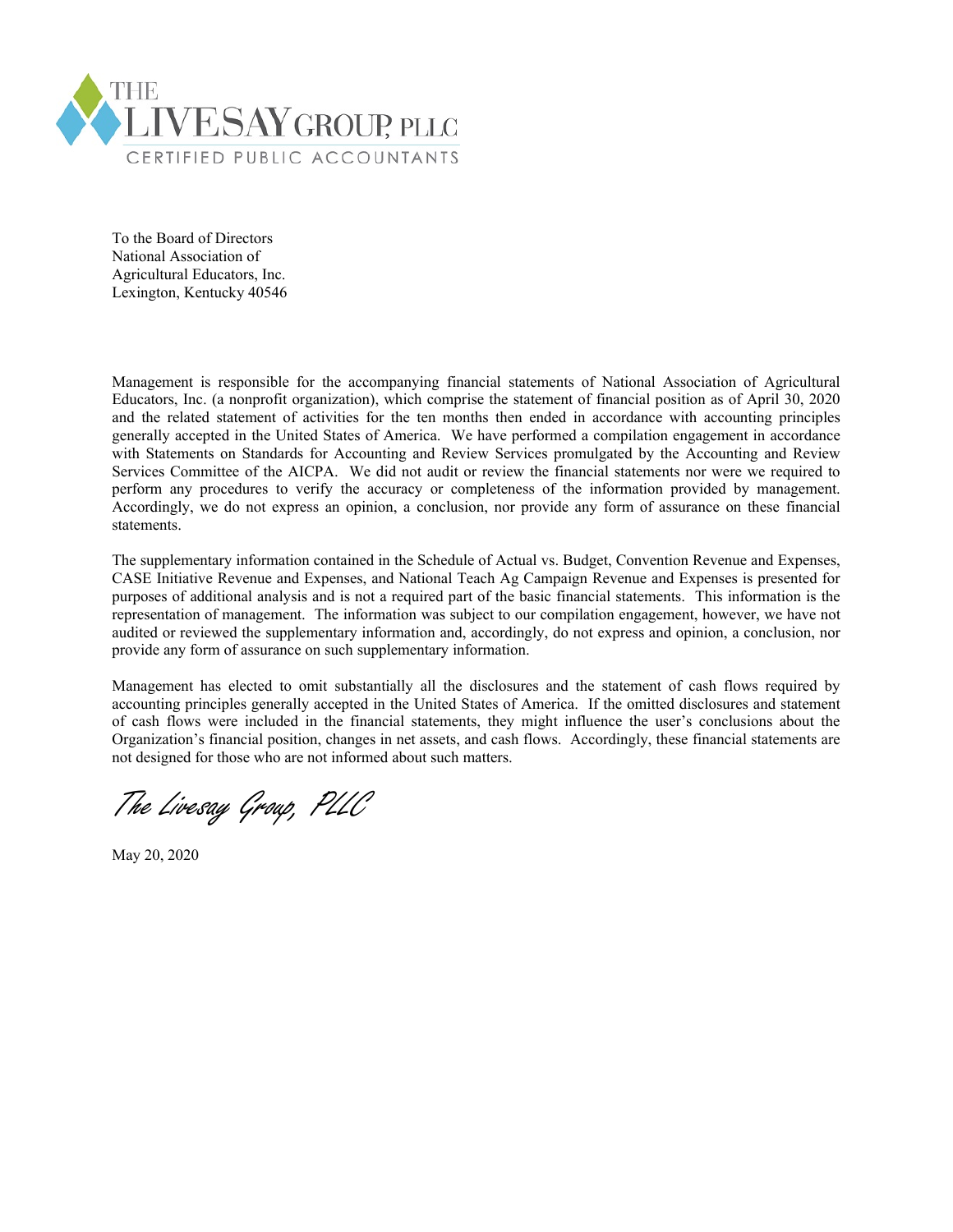# NATIONAL ASSOCIATION OF AGRICULTURAL EDUCATORS, INC. **Statement of Financial Position** April 30, 2020

| <b>ASSETS</b>                            |                 |
|------------------------------------------|-----------------|
| Cash on deposit                          | \$<br>700,112   |
| Investments - operating fund             | 747,752         |
| Investments - life membership fund       | 303,920         |
| Accounts receivable                      | 135,484         |
| Inventory                                | 5,000           |
| Prepaid expenses                         | 8,351           |
| Property and equipment - CASE Initiative | 114             |
| Property and equipment                   | 69,184          |
| Deposit                                  | 4,814           |
| <b>TOTAL ASSETS</b>                      | \$<br>1,974,731 |
| <b>LIABILITIES AND NET ASSETS</b>        |                 |
| <b>LIABILITIES</b>                       |                 |
| Accounts payable                         | \$<br>64,186    |
| Accrued leave payable                    | 40,004          |
| Other current liabilities                | 9,698           |
| <b>TOTAL LIABILITIES</b>                 | 113,888         |
| <b>NET ASSETS</b>                        |                 |
| Unrestricted net assets:                 |                 |
| Current operation                        | 1,389,568       |
| Board designated for special purposes    | 221,435         |
| Temporarily restricted net assets        | (661, 829)      |
| <b>CASE</b> Initiative                   | 911,669         |
| <b>TOTAL NET ASSETS</b>                  | 1,860,843       |
| TOTAL LIABILITIES AND NET ASSETS         | \$<br>1,974,731 |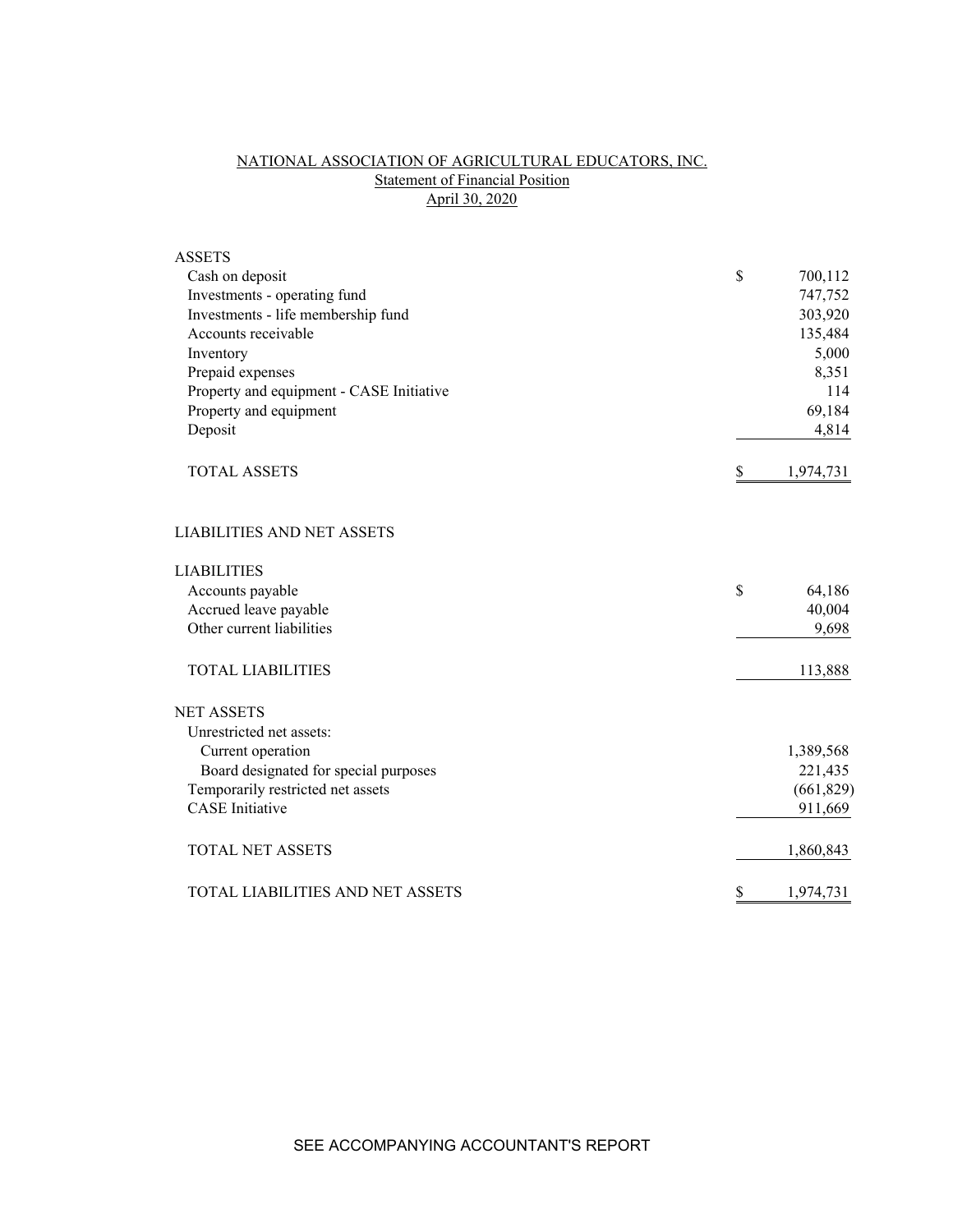## NATIONAL ASSOCIATION OF AGRICULTURAL EDUCATORS, INC. Statement of Activities For the Ten Months Ended April 30, 2020

|                                                          | Unrestricted    |               |             |            |      |            |    |           |
|----------------------------------------------------------|-----------------|---------------|-------------|------------|------|------------|----|-----------|
|                                                          | Current         | Board         | <b>NTAC</b> |            | CASE |            |    |           |
|                                                          | Operations      | Designated    |             | Initiative |      | Initiative |    | Total     |
| Revenue, Gains and Losses                                |                 |               |             |            |      |            |    |           |
| Membership dues                                          | \$<br>438,665   | \$<br>2,160   | S           |            | \$   |            | \$ | 440,825   |
| Convention registration                                  | 150,695         |               |             |            |      |            |    | 150,695   |
| Sponsorship and awards                                   | 18,143          |               |             |            |      |            |    | 18,143    |
| Merchandise sales                                        | 3,857           |               |             |            |      |            |    | 3,857     |
| Contributions                                            |                 |               |             | 170        |      |            |    | 170       |
| Net realized and unrealized                              |                 |               |             |            |      |            |    |           |
| gains (losses) on securities                             | (87, 483)       |               |             |            |      |            |    | (87, 483) |
| Interest and dividends                                   | 48,249          |               |             |            |      |            |    | 48,249    |
| FFA Foundation projects                                  | 246,740         |               |             |            |      |            |    | 246,740   |
| FFA Foundation grants                                    | 625,000         |               |             |            |      |            |    |           |
| CASE Initiative income                                   |                 |               |             |            |      | 1,574,566  |    | 1,574,566 |
| National Teach Ag Campaign Income                        |                 |               |             | 123,339    |      |            |    | 123,339   |
| Other income                                             | 306,085         |               |             |            |      |            |    | 306,085   |
| Total Revenue, Gaines and Losses                         | 1,749,951       | 2,160         |             | 123,509    |      | 1,574,566  |    | 2,825,186 |
| Net Assets Released from Restrictions                    |                 |               |             |            |      |            |    |           |
| Total Revenue, Gains and Losses<br>and Reclassifications | 1,749,951       | 2,160         |             | 123,509    |      | 1,574,566  |    | 2,825,186 |
| Expenses                                                 |                 |               |             |            |      |            |    |           |
| General expenses                                         | 869,991         |               |             |            |      |            |    | 869,991   |
| FFA Foundation projects                                  | 314,502         |               |             |            |      |            |    | 314,502   |
| <b>CASE</b> Initiative expenses                          |                 |               |             |            |      | 1,750,006  |    | 1,750,006 |
| National Teach Ag Campaign expenses                      |                 |               |             | 707,153    |      |            |    |           |
| Convention expenses                                      | 178,617         |               |             |            |      |            |    | 178,617   |
| Total expenses                                           | 1,363,110       |               |             | 707,153    |      | 1,750,006  |    | 3,113,116 |
| <b>INCREASE (DECREASE) IN NET ASSETS</b>                 | 386,841         | 2,160         |             | (583, 644) |      | (175, 440) |    | (370,083) |
| NET ASSETS AT BEGINNING OF PERIOD                        | 1,002,727       | 219,275       |             | (78, 185)  |      | 1,087,109  |    | 2,230,926 |
| NET ASSETS AT END OF PERIOD                              | \$<br>1,389,568 | \$<br>221,435 | \$          | (661, 829) | S    | 911,669    | S  | 1,860,843 |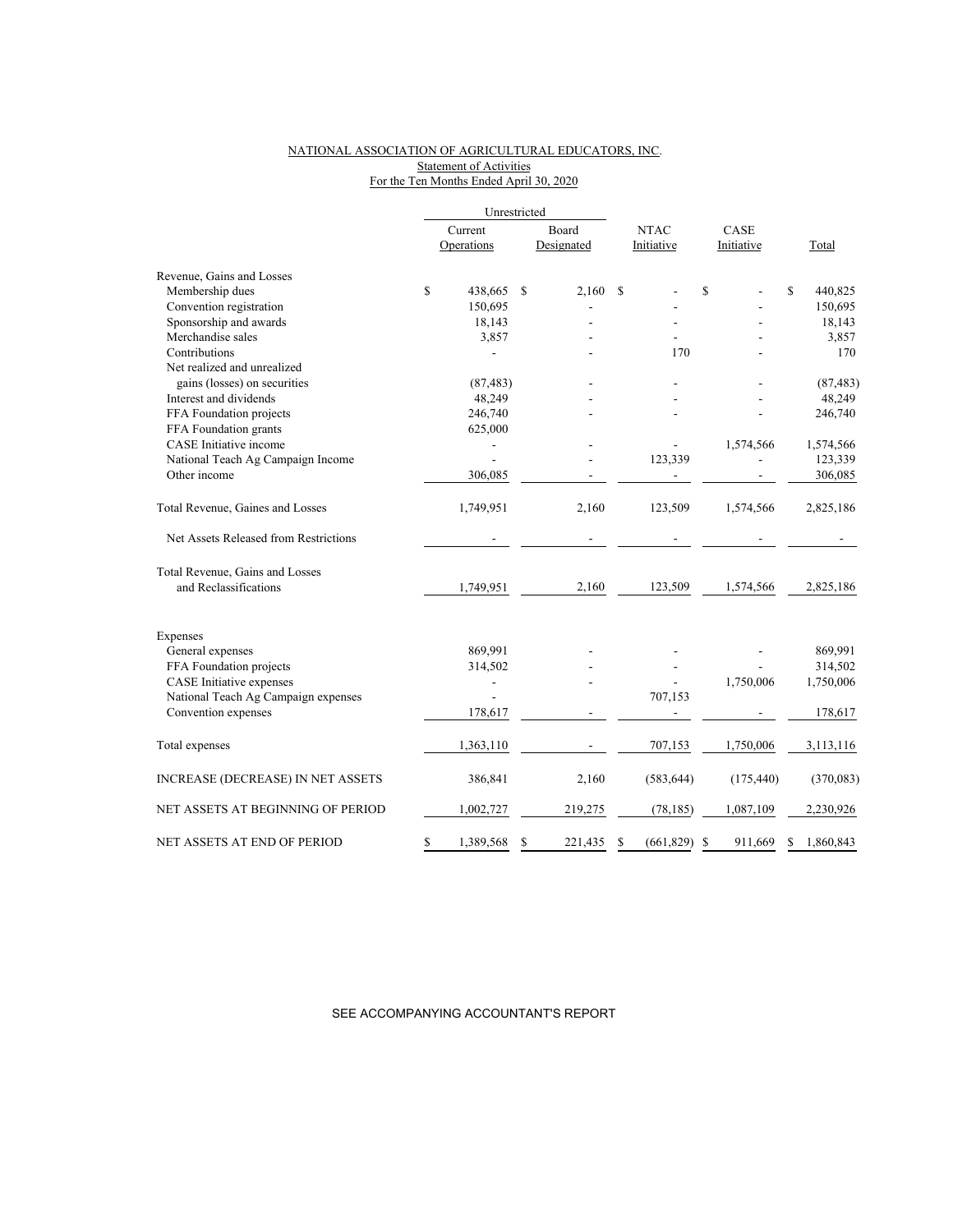### NATIONAL ASSOCIATION OF AGRICULTURAL EDUCATORS, INC. For the One and Ten Months Month Ended April 30, 2020 Schedule of Actual vs. Budget

|                                                       | <b>MONTH</b><br><b>ACTUAL</b> |      | <b>MONTH</b><br><b>BUDGET</b> | <b>MONTH</b><br><b><i>SVARIANCE</i></b> | YEAR TO DATE<br><b>ACTUAL</b> |               | <b>YEAR</b><br><b>BUDGET</b> | <b>YEAR</b><br><b><i>SVARIANCE</i></b> |
|-------------------------------------------------------|-------------------------------|------|-------------------------------|-----------------------------------------|-------------------------------|---------------|------------------------------|----------------------------------------|
| <b>REVENUE</b>                                        |                               |      |                               |                                         |                               |               |                              |                                        |
| Member dues                                           | \$<br>6,585                   | - \$ | 35,008                        | \$<br>$(28, 423)$ \$                    | 429,845                       | <sup>\$</sup> | 420,090                      | \$<br>9,755                            |
| Corporate membership dues                             |                               |      | 1,250                         | (1,250)                                 | 10,980                        |               | 15,000                       | (4,020)                                |
| Scholarships upper division                           |                               |      | 625                           | (625)                                   | 18,226                        |               | 7,500                        | 10,726                                 |
| National Geographic Cengage scholarships              |                               |      | $\blacksquare$                | $\blacksquare$                          |                               |               |                              |                                        |
| Foundation management fees                            | $\overline{a}$                |      | $\sim$                        | $\blacksquare$                          | $\overline{a}$                |               |                              |                                        |
| Interest and dividends                                | 536                           |      | 2,917                         | (2,381)                                 | 35,982                        |               | 35,000                       | 982                                    |
| Net realized and unrealized                           |                               |      |                               |                                         |                               |               |                              |                                        |
| gains (losses) on securities                          | 96,903                        |      |                               | 96,903                                  | (87, 483)                     |               |                              | (87, 483)                              |
| Merchandise sales                                     | $\blacksquare$                |      | 500                           | (500)                                   | 3,857                         |               | 6,000                        | (2, 143)                               |
| Investment income, Life Fund                          | 218                           |      | 1,000                         | (782)                                   | 12,267                        |               | 12,000                       | 267                                    |
| Contributions, Legislative Fund                       | $\overline{a}$                |      | $\blacksquare$                | $\blacksquare$                          | 170                           |               |                              | 170                                    |
| Miscellaneous income                                  |                               |      | 750                           | (750)                                   | 1,936                         |               | 9,000                        | (7,064)                                |
| Scholarship raffle proceeds                           |                               |      | ÷,                            | ÷,                                      | $\blacksquare$                |               |                              |                                        |
| Student teacher scholarship revenue                   |                               |      |                               |                                         | ÷,                            |               |                              |                                        |
| Teacher crisis fund                                   | 20                            |      |                               | 20                                      | 17,337                        |               |                              | 17,337                                 |
| <b>BFRDP</b> Grant                                    |                               |      |                               |                                         | ÷,                            |               |                              | $\blacksquare$                         |
| AEM business manager stipend                          |                               |      | 333                           | (333)                                   | $\blacksquare$                |               | 4,000                        | (4,000)                                |
| Agriculture Teacher Resource Guide                    |                               |      |                               | $\blacksquare$                          | 24,446                        |               | $\overline{a}$               | 24,446                                 |
| National Ag Ed Summit Revenue                         |                               |      |                               |                                         | ÷.                            |               |                              |                                        |
| National Teach Ag Campaign managenment fee            |                               |      |                               |                                         |                               |               | 46,000                       | (46,000)                               |
| Nat'l Agriscience Teacher Ambassadors                 |                               |      | 13,667                        | (13,667)                                | 164,000                       |               | 164,000                      |                                        |
| NPS National Ag Ed leadership dinner                  | $\overline{a}$                |      | 352                           | (352)                                   | $\overline{\phantom{a}}$      |               | 4,225                        | (4,225)                                |
| CASE Initiative management fee                        |                               |      | 2,000                         | (2,000)                                 | 24,000                        |               | 24,000                       |                                        |
| Council MMM management fee                            |                               |      | 417                           | (417)                                   |                               |               | 5,000                        | (5,000)                                |
| FFA Foundation project - TTTK                         |                               |      | 5,467                         | (5, 467)                                | 65,600                        |               | 65,600                       |                                        |
| FFA Foundation project - OPAP                         |                               |      | 1,367                         | (1, 367)                                | 16,400                        |               | 16,400                       | $\sim$                                 |
| FFA Foundation project - OMSP                         |                               |      | 1,367                         | (1, 367)                                | 16,400                        |               | 16,400                       |                                        |
| FFA Foundation project - OT                           |                               |      | 1,367                         | (1, 367)                                | 9,020                         |               | 16,400                       | (7,380)                                |
| FFA Foundation project - OECT                         |                               |      | 1,367                         | (1, 367)                                | 16,400                        |               | 16,400                       |                                        |
| FFA Foundation project - Lifetime Achievement         |                               |      | 410                           | (410)                                   | 13,120                        |               | 4,920                        | 8,200                                  |
| FFA Foundation project - Outstanding Service Citation |                               |      | $\blacksquare$                | $\overline{\phantom{a}}$                | ÷,                            |               |                              |                                        |
| FFA Foundation teacher workshop                       |                               |      |                               | $\overline{a}$                          | ÷,                            |               |                              |                                        |
| FFA Foundation upper division scholarships            |                               |      | 1,667                         | (1,667)                                 |                               |               | 20,000                       | (20,000)                               |
| FFA Foundation Agriscience Initiative                 |                               |      | $\blacksquare$                | ÷,                                      | ÷                             |               |                              |                                        |
| FFA Foundation NATAA/NAII                             |                               |      |                               |                                         |                               |               |                              |                                        |
| FFA Foundation project - XLR8                         | $\overline{\phantom{a}}$      |      | 8,333                         | (8, 333)                                | 91,800                        |               | 100,000                      | (8,200)                                |
| FFA Foundation communities of practice                |                               |      | 5,600                         | (5,600)                                 | 18,000                        |               | 67,200                       | (49,200)                               |
| FFA Foundation convention internet lounge             | $\overline{a}$                |      |                               | $\blacksquare$                          | ÷.                            |               | ÷,                           | $\sim$                                 |
| FFA Foundation Grant general operating                | 150,000                       |      |                               | 150,000                                 | 600,000                       |               | ÷,                           | 600,000                                |
| FFA Foundation Grant office space                     | 12,500                        |      |                               | 12,500                                  | 25,000                        |               | ÷,                           | 25,000                                 |
| CASE Initiative net income                            | 20,721                        |      | (2)                           | 20,723                                  | (175, 440)                    |               | $\blacksquare$               | (175, 440)                             |
| Convention net income                                 | ÷,                            |      | 8,161                         | (8,161)                                 | 46,361                        |               | 97,950                       | (51, 589)                              |
| National Teach Ag Campaign net income                 | (38,020)                      |      | 556                           | (38, 576)                               | (583, 814)                    |               | 6,685                        | (590, 499)                             |
| <b>TOTAL REVENUE</b>                                  | 249,463                       |      | 94,479                        | 154,984                                 | 814,410                       |               | 1,179,770                    | (365, 360)                             |
| <b>EXPENSES</b>                                       |                               |      |                               |                                         |                               |               |                              |                                        |
| Salaries                                              | 42,043                        |      | 33,524                        | 8,519                                   | 380,295                       |               | 402,290                      | (21,995)                               |
| Taxes and benefits                                    | 7,676                         |      | 9,470                         | (1,794)                                 | 68,839                        |               | 113,645                      | (44,806)                               |
| Computer service                                      | 637                           |      | 1,667                         | (1,030)                                 | 19,935                        |               | 20,000                       | (65)                                   |
| Telephone                                             | 1,415                         |      | 500                           | 915                                     | 8,124                         |               | 6,000                        | 2,124                                  |
| Accounting                                            | 700                           |      | 1,429                         | (729)                                   | 15,550                        |               | 17,150                       | (1,600)                                |
| Depreciation                                          | 698                           |      | 333                           | 365                                     | 4,860                         |               | 4,000                        | 860                                    |
| Rent                                                  | 4,814                         |      | 838                           | 3,976                                   | 35,991                        |               | 10,050                       | 25,941                                 |
| Insurance                                             | $\blacksquare$                |      | 1,000                         | (1,000)                                 | 8,183                         |               | 12,000                       | (3,817)                                |
| Legal                                                 | $\overline{\phantom{a}}$      |      | 83                            | (83)                                    | 4,386                         |               | 1,000                        | 3,386                                  |
| Office Supplies                                       | 53                            |      | 1,083                         | (1,030)                                 | 23,881                        |               | 13,000                       | 10,881                                 |
| Bank charges and investment fees                      | 740                           |      | $\,8\,$                       | 732                                     | 6,042                         |               | 100                          | 5,942                                  |
| Printing, general                                     | $\blacksquare$                |      | 250                           | (250)                                   | 2,175                         |               | 3,000                        | (825)                                  |
| Staff training                                        |                               |      | 83                            | (83)                                    | 6,717                         |               | 1,000                        | 5,717                                  |
|                                                       |                               |      |                               |                                         |                               |               |                              |                                        |

(Continued)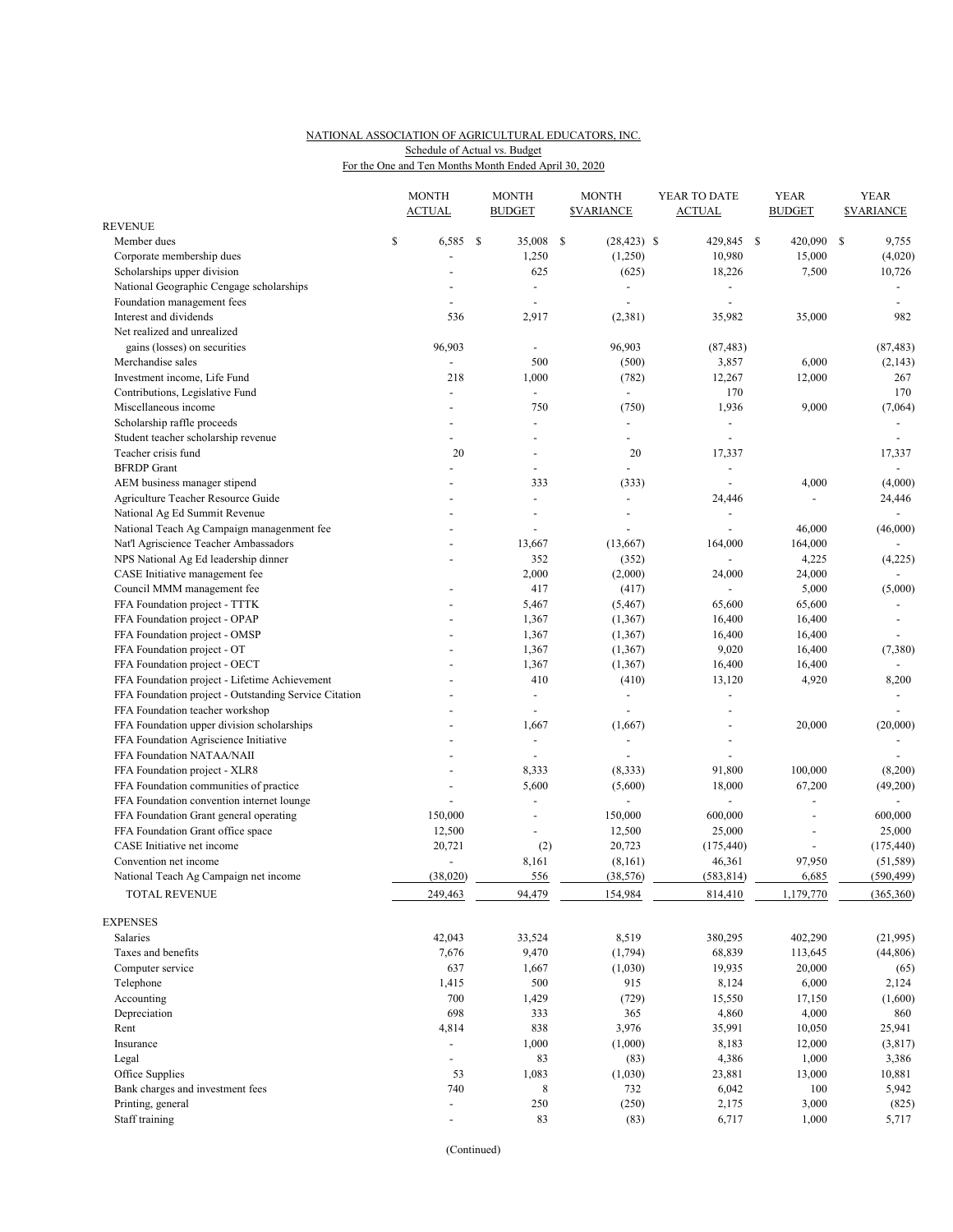### NATIONAL ASSOCIATION OF AGRICULTURAL EDUCATORS, INC. For the One and Ten Months Month Ended April 30, 2020 Schedule of Actual vs. Budget

|                                                       | <b>MONTH</b><br><b>ACTUAL</b> | <b>MONTH</b><br><b>BUDGET</b> | <b>MONTH</b><br><b><i>SVARIANCE</i></b> | YEAR TO DATE<br><b>ACTUAL</b> | <b>YEAR</b><br><b>BUDGET</b> | <b>YEAR</b><br><b>SVARIANCE</b> |
|-------------------------------------------------------|-------------------------------|-------------------------------|-----------------------------------------|-------------------------------|------------------------------|---------------------------------|
|                                                       |                               |                               |                                         |                               |                              |                                 |
| Taxes and licenses                                    |                               | $\overline{4}$                | (4)                                     | 25                            | 50                           | (25)                            |
| Membership and contributions                          |                               | 1,667                         | (1,667)                                 | 16,467                        | 20,000                       | (3,533)                         |
| Travel, staff                                         |                               | 2,833                         | (2, 833)                                | 24,502                        | 34,000                       | (9, 498)                        |
| Promotion and marketing                               |                               | 1,250                         | (1,250)                                 | 25,367                        | 15,000                       | 10,367                          |
| Merchandise and diaries                               | ÷,                            | 417                           | (417)                                   | 10,403                        | 5,000                        | 5,403                           |
| Photocopying                                          | 12                            | 8                             | 4                                       | 360                           | 100                          | 260                             |
| Postage, general                                      | 1                             | 667                           | (666)                                   | 8,829                         | 8,000                        | 829                             |
| Professional liability insurance                      | $\overline{a}$                | 3,397                         | (3,397)                                 | 42,330                        | 40,760                       | 1,570                           |
| Public relations                                      |                               | 83                            | (83)                                    | 204                           | 1,000                        | (796)                           |
| Delmar scholarships                                   |                               | 625                           | (625)                                   | 3,000                         | 7,500                        | (4,500)                         |
| Scholarships upper division                           |                               | $\overline{\phantom{a}}$      | $\overline{\phantom{a}}$                | 26,996                        | 20,000                       | 6,996                           |
| National Geographic Cengage scholarships              |                               | $\blacksquare$                | $\blacksquare$                          | $\blacksquare$                |                              |                                 |
| Travel, regional secretaries                          | $\overline{a}$                | 1,500                         | (1,500)                                 | 15,122                        | 18,000                       | (2, 878)                        |
| Travel, board of directors                            | (275)                         | 3,250                         | (3, 525)                                | 30,338                        | 39,000                       | (8,662)                         |
| FFA Foundation project - TTTK                         | $\overline{\phantom{a}}$      | 3,333                         | (3, 333)                                | 61,907                        | 40,000                       | 21,907                          |
| FFA Foundation project - OPAP                         |                               | 750                           | (750)                                   | 8,012                         | 9,000                        | (988)                           |
| FFA Foundation project - OMSP                         | ÷.                            | 750                           | (750)                                   | 15,311                        | 9,000                        | 6,311                           |
| FFA Foundation project - OT                           |                               | 750                           | (750)                                   | 10,087                        | 9,000                        | 1,087                           |
| FFA Foundation project - OECT                         |                               | 750                           | (750)                                   | 14,910                        | 9,000                        | 5,910                           |
| FFA Foundation project - Lifetime achievement         |                               | 208                           | (208)                                   | 3,015                         | 2,500                        | 515                             |
| FFA Foundation project - Outstanding service citation | ÷.                            | $\blacksquare$                | $\blacksquare$                          | 1,340                         |                              | 1,340                           |
| FFA Foundation teacher workshop                       |                               | ÷,                            | $\overline{\phantom{a}}$                | $\blacksquare$                |                              | $\blacksquare$                  |
| FFA Foundation Regional Grants                        |                               | ÷,                            | $\overline{\phantom{a}}$                | $\sim$                        |                              | $\sim$                          |
| FFA Foundation Agrisciense Initiative                 |                               | $\sim$                        |                                         | ÷,                            |                              |                                 |
| FFA Foundation XLR8                                   |                               | 5,000                         | (5,000)                                 | 44,039                        | 60,000                       | (15,961)                        |
| FFA Foundation convention internet lounge             | ä,                            | $\overline{\phantom{a}}$      | $\blacksquare$                          | $\blacksquare$                |                              |                                 |
| NPS Ag Ed Leadership dinner                           |                               | 352                           | (352)                                   | ÷,                            | 4,225                        | (4,225)                         |
| <b>TTTK</b>                                           | ÷.                            | L,                            |                                         | $\sim$                        |                              |                                 |
| <b>NATAA</b>                                          |                               | 10,833                        | (10, 833)                               | 96,171                        | 130,000                      | (33, 829)                       |
| Regional grants                                       | L,                            | ÷,                            |                                         | $\blacksquare$                |                              |                                 |
| NPS expense                                           | $\overline{a}$                | 417                           | (417)                                   | (275)                         | 5,000                        | (5,275)                         |
| Webinar expense                                       | $\blacksquare$                | 42                            | (42)                                    | 494                           | 500                          | (6)                             |
| Teacher crisis fund                                   | 500                           |                               | 500                                     | 7,000                         |                              | 7,000                           |
| Communities of practice expense                       | $\overline{\phantom{a}}$      | 3,409                         | (3,409)                                 | 40,910                        | 40,910                       |                                 |
| Substitute teacher hire behinds                       |                               | 42                            | (42)                                    |                               | 500                          | (500)                           |
| Website                                               | 22,600                        | 1,500                         | 21,100                                  | 36,036                        | 18,000                       | 18,036                          |
| NATAA stipends                                        | $\blacksquare$                | ÷,                            |                                         | 19,075                        |                              | 19,075                          |
| <b>TTTK</b> stipends                                  | $\overline{a}$                | $\overline{\phantom{a}}$      | $\blacksquare$                          | 1,000                         |                              | 1,000                           |
| XLR8 stipends                                         | 350                           | ÷,                            | 350                                     | 2,600                         |                              | 2,600                           |
| <b>BFRDP</b> expense                                  | ٠                             | $\overline{\phantom{a}}$      | $\overline{\phantom{a}}$                | $\blacksquare$                |                              | $\overline{\phantom{a}}$        |
| <b>BFPD</b> contract labor                            |                               |                               |                                         | $\sim$                        |                              |                                 |
| Contract labor                                        | $\overline{\phantom{a}}$      | ÷,                            |                                         | 1,367                         |                              | 1,367                           |
| Credit card expense                                   | 200                           | 333                           | (133)                                   | 8,021                         | 4,000                        | 4,021                           |
| Storage                                               |                               |                               |                                         | 3,016                         |                              | 3,016                           |
| Professional development                              |                               |                               |                                         | 99                            |                              | 99                              |
| National Ag Ed Summit Expense                         |                               |                               |                                         |                               |                              |                                 |
| Ag ed opportuinty fund                                |                               |                               |                                         |                               |                              |                                 |
| Ag ed resource guide expense<br>Miscellaneous         |                               |                               |                                         | 18,652                        |                              | 18,652                          |
|                                                       |                               |                               |                                         | 2,785                         |                              | 2,785                           |
| TOTAL EXPENSES                                        | 82,164                        | 94,438                        | (12, 274)                               | 1,184,493                     | 1,153,280                    | 31,213                          |
| NET INCOME (LOSS)                                     | 167,299                       | 41<br>\$                      | 167,258<br>\$                           | $(370,083)$ \$<br>\$          | 26,490                       | (396, 573)<br>\$                |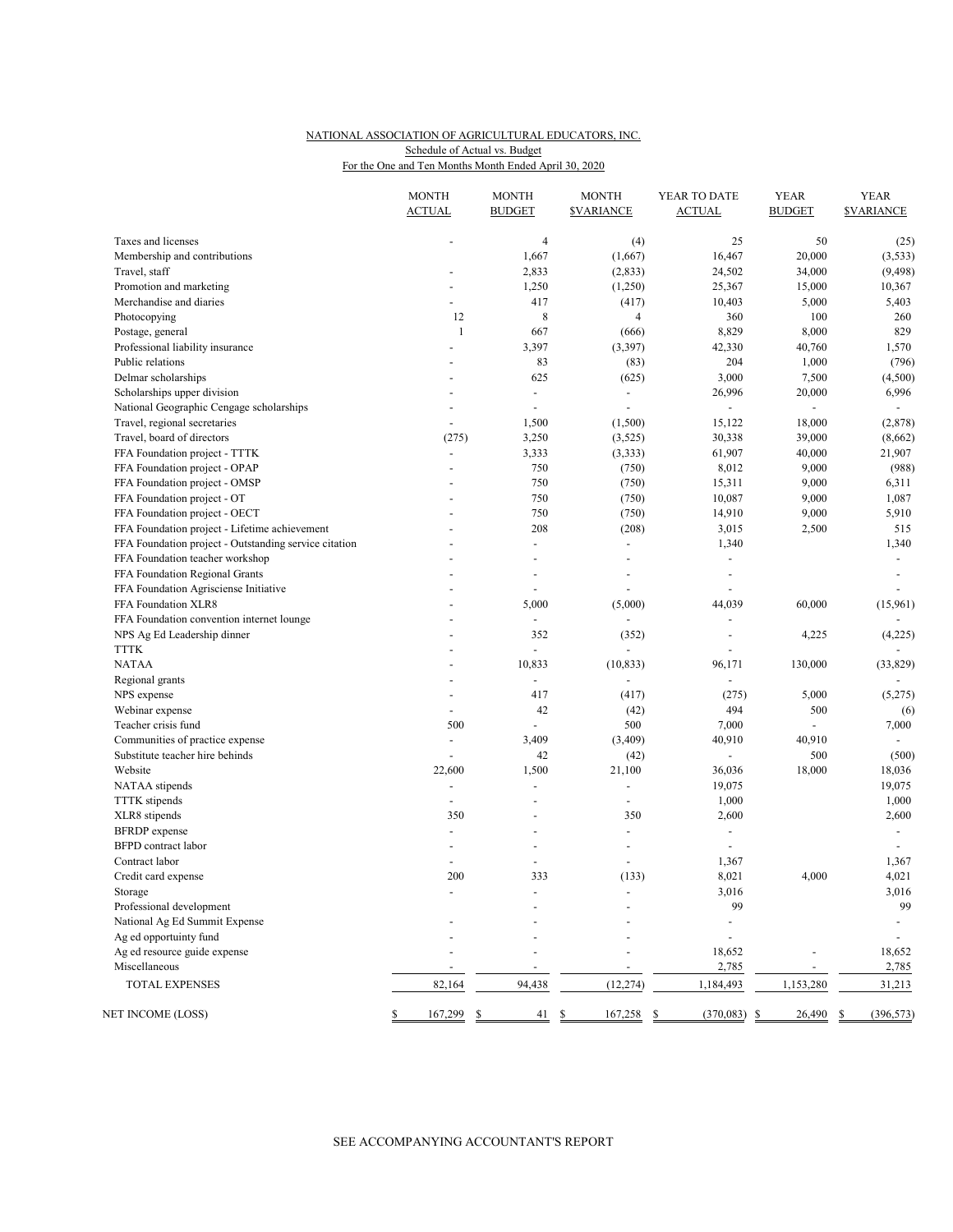#### NATIONAL ASSOCIATION OF AGRICULTURAL EDUCATORS, INC. Schedule of Convention Revenue and Expenses For the One and Ten Months Month Ended April 30, 2020

|                                           |    | <b>MONTH</b>  |   | <b>MONTH</b>  |   | <b>MONTH</b>            |   | YEAR TO DATE  |   | <b>YEAR</b>   |   | <b>YEAR</b>      |
|-------------------------------------------|----|---------------|---|---------------|---|-------------------------|---|---------------|---|---------------|---|------------------|
| <b>REVENUE</b>                            |    | <b>ACTUAL</b> |   | <b>BUDGET</b> |   | <b><i>SVARIANCE</i></b> |   | <b>ACTUAL</b> |   | <b>BUDGET</b> |   | <b>SVARIANCE</b> |
| Convention, registration                  | \$ |               | S | 12,083        | S | $(12,083)$ \$           |   | 150,695       | S | 145,000       | S | 5,695            |
| Convention, trade show                    |    |               |   |               |   |                         |   | 1,200         |   |               |   | 1,200            |
| Convention, sponsorships - FFA Foundation |    |               |   | 5,833         |   | (5, 833)                |   | 54,940        |   | 70,000        |   | (15,060)         |
| Convention, partners reception            |    |               |   | 250           |   |                         |   |               |   | 3,000         |   |                  |
| Convention, host state social             |    |               |   |               |   |                         |   |               |   |               |   |                  |
| Convention, sponsorships                  |    |               |   | 2,083         |   | (2,083)                 |   | 18,143        |   | 25,000        |   | (6, 857)         |
| <b>TOTAL REVENUE</b>                      |    |               |   | 20,249        |   | (19,999)                |   | 224,978       |   | 243,000       |   | (15,022)         |
| <b>EXPENSES</b>                           |    |               |   |               |   |                         |   |               |   |               |   |                  |
| Convention, plaques and trophies          |    |               |   | 167           |   | (167)                   |   | 1.607         |   | 2,000         |   | (393)            |
| Convention, printing                      |    |               |   |               |   |                         |   | 4,126         |   |               |   | 4,126            |
| Convention, awards                        |    |               |   | 750           |   | (750)                   |   | 5,670         |   | 9,000         |   | (3,330)          |
| Convention, miscellaneous                 |    |               |   |               |   |                         |   | 24            |   |               |   | 24               |
| Convention, meal functions                |    |               |   | 125           |   | (125)                   |   |               |   | 1,500         |   | (1,500)          |
| Convention, promotion and marketing       |    |               |   | 417           |   | (417)                   |   | 6,430         |   | 5,000         |   | 1,430            |
| Convention, postage and shipping          |    |               |   | 333           |   | (333)                   |   | 4,574         |   | 4,000         |   | 574              |
| Convention, equipment rental              |    |               |   | 2,000         |   | (2,000)                 |   | 24,262        |   | 24,000        |   | 262              |
| Convention, host state social             |    |               |   |               |   |                         |   |               |   |               |   |                  |
| Convention, committee expense             |    |               |   | 379           |   | (379)                   |   | 3,035         |   | 4,550         |   | (1,515)          |
| Convention, sponsorships - FFA Foundation |    |               |   | 5,000         |   | (5,000)                 |   | 70,562        |   | 60,000        |   | 10,562           |
| Convention, travel/board of directors     |    |               |   | 1,917         |   | (1, 917)                |   | 26,634        |   | 23,000        |   | 3,634            |
| Convention, staff travel                  |    |               |   | 1,000         |   | (1,000)                 |   | 31,693        |   | 12,000        |   | 19,693           |
| <b>TOTAL EXPENSES</b>                     |    |               |   | 12,088        |   | (12,088)                |   | 178,617       |   | 145,050       |   | 33,567           |
| <b>NET INCOME (LOSS)</b>                  | S  |               |   | 8.161         | S | (7, 911)                | S | 46,361        | S | 97,950        |   | (48, 589)        |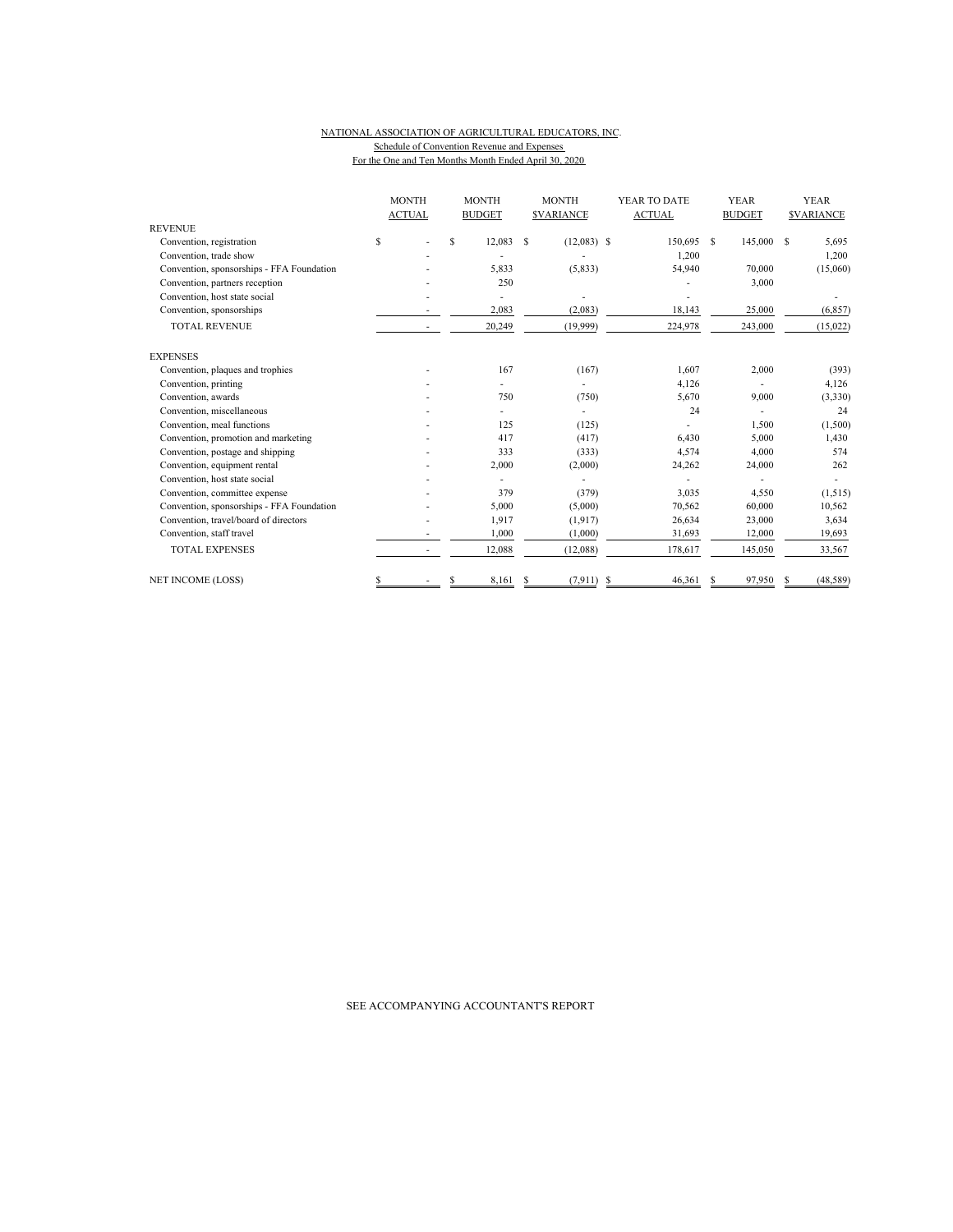#### NATIONAL ASSOCIATION OF AGRICULTURAL EDUCATORS, INC. Schedule of CASE Initiative Revenue and Expenses For the One and Ten Months Month Ended April 30, 2020

| <b>REVENUE</b>                                      | <b>MONTH</b><br><b>ACTUAL</b> | <b>MONTH</b><br><b>BUDGET</b> | <b>MONTH</b><br><b>SVARIANCE</b> | YEAR TO DATE<br><b>ACTUAL</b>      | <b>YEAR</b><br><b>BUDGET</b> | <b>YEAR</b><br><b>SVARIANCE</b> |
|-----------------------------------------------------|-------------------------------|-------------------------------|----------------------------------|------------------------------------|------------------------------|---------------------------------|
| CI Fee Revenue                                      | \$<br>3,200                   | 30,000 \$                     | $(26,800)$ \$                    | 246,514 \$                         | 360,000 \$                   | (113, 486)                      |
| Brief CASE CI Fee Revenue                           |                               | 833                           | (833)                            | 36,310                             | 10,000                       | 26,310                          |
| Brief CASE Service Fee Revenue                      | ÷,                            | 625                           | (625)                            | 14,539                             | 7,500                        | 7,039                           |
| LT Service Fee Revenue                              | ÷.                            | 21,000                        | (21,000)                         | 109,200                            | 252,000                      | (142, 800)                      |
| USDA NIFA PD-STEP 18 Revenue                        | 36,500                        | 5,167                         | 31,333                           | 36,500                             | 62,000                       | (25,500)                        |
| Vernier Revenue                                     | 12,132                        | 53,333                        | (41,201)                         | 770,492                            | 640,000                      | 130,492                         |
| NewByte Revenue                                     | $\overline{\phantom{a}}$      | 375                           | (375)                            | 2,898                              | 4,500                        | (1,602)                         |
| <b>Bio-Rad Revenue</b>                              | ÷.                            | 417                           | (417)                            | 3,872                              | 5,000                        | (1, 128)                        |
| <b>TAA Revenue</b>                                  | ÷,                            | L,                            | ÷,                               | 10,000                             | $\blacksquare$               | 10,000                          |
| <b>ATP</b> Revenue                                  | ÷.                            | $\overline{a}$                | ÷.                               | 3,696                              |                              | 3,696                           |
| <b>MSA Revenue</b>                                  | ÷,                            | ä,                            | ٠                                | 2,500                              |                              | 2,500                           |
| <b>ABF</b> Revenue                                  |                               |                               |                                  | $\overline{a}$                     |                              | ÷.                              |
| <b>ARD CI Revenue</b>                               |                               | $\overline{a}$                |                                  | 500                                |                              | 500                             |
| Capstone Revenue                                    |                               | ä,                            |                                  |                                    |                              |                                 |
| Cengage Revenue                                     |                               | 2,083                         | (2,083)                          | 56,954                             | 25,000                       | 31,954                          |
| Ward's Kits Revenue                                 | Ĭ.                            | $\frac{1}{2}$                 |                                  | 2,816                              |                              | 2,816                           |
| Ward's Revenue                                      | ÷                             | 1,167                         | (1,167)                          | 16,499<br>$\overline{\phantom{a}}$ | 14,000                       | 2,499                           |
| <b>FSS Revenue</b>                                  | ÷,                            | $\overline{a}$                |                                  |                                    |                              | ÷.                              |
| FFA Foundation Revenue                              | ÷,<br>÷.                      | ÷,                            |                                  | 6,510<br>L.                        | ÷,                           | 6,510                           |
| New Projects Revenue                                | ÷,                            | 8,590<br>37,875               | (8,590)                          | 204,000                            | 103,082<br>454,500           | (103, 082)                      |
| CI Scholarships/Grants Revenue<br>G.W. Pubs Revenue | ÷,                            | $\overline{\phantom{m}}$      | (37, 875)                        | 563                                |                              | (250, 500)<br>563               |
| <b>CASE Online Revenue</b>                          | 6,083                         | ä,                            | 6,083                            | 24,000                             |                              | 24,000                          |
| Merchandise Revenue                                 | $\overline{\phantom{a}}$      | 3,000                         | (3,000)                          | 153                                | 36,000                       | (35, 847)                       |
| Miscellaneous Revenue                               | 25,500                        |                               |                                  | 25,500                             |                              |                                 |
| Course Downloads Revenue                            | $\overline{\phantom{a}}$      | ÷,                            | $\overline{a}$                   | 550                                | $\overline{\phantom{a}}$     | 550                             |
| <b>TOTAL REVENUE</b>                                | 83,415                        |                               |                                  |                                    |                              |                                 |
|                                                     |                               | 164,465                       | (106, 550)                       | 1,574,566                          | 1,973,582                    | (399, 016)                      |
| <b>EXPENSES</b>                                     |                               |                               |                                  |                                    |                              |                                 |
| <b>Travel Expense</b>                               | Ĭ.                            | 3,875                         | (3,875)                          | 17,085                             | 46,500                       | (29, 415)                       |
| Travel - Staff Expense                              | 7,083                         | 2,542                         | 4,541                            | 75,709                             | 30,500                       | 45,209                          |
| Salaries                                            | 7,660                         | 7,077                         | 583                              | 71,042                             | 84,922                       | (13,880)                        |
| Taxes and Benefits                                  | 306                           | 2,025                         | (1,719)                          | 3,715                              | 24,295                       | (20, 580)                       |
| Contract Labor                                      | 36,877                        | 28,021                        | 8,856                            | 276,740                            | 336,250                      | (59, 510)                       |
| Supplies                                            | $\overline{\phantom{a}}$      | 479                           | (479)                            | 92                                 | 5,750                        | (5,658)                         |
| Promotion                                           | ÷                             | 808                           | (808)                            | 7,990                              | 9,700                        | (1,710)                         |
| Printing                                            | ÷                             | 458                           | (458)                            | 1,256                              | 5,500                        | (4,244)                         |
| Postage                                             | Ĭ.                            | 121                           | (121)                            | 5,365                              | 1,450                        | 3,915                           |
| Technology                                          | ÷                             | 458                           | (458)                            | 27,321                             | 5,500                        | 21,821                          |
| Management Fee                                      | ÷,                            | 2,000                         | (2,000)                          | 24,000                             | 24,000                       | $\sim$                          |
| Vernier<br>NewByte                                  | 10,689<br>69                  | 46,400<br>214                 | (35,711)                         | 675,257<br>1,998                   | 556,800                      | 118,457                         |
| Bio-Rad                                             | ÷,                            | ÷,                            | (145)<br>÷.                      | L.                                 | 2,565                        | (567)                           |
| Legal and Profesional                               | L,                            | 183                           | (183)                            | $\overline{a}$                     | 2,200                        | (2,200)                         |
| Lead Teacher Orientation                            | ÷                             | 5,513                         | (5,513)                          | 49,646                             | 66,150                       | (16, 504)                       |
| Lead Teacher Stipends                               | ÷                             | 17,500                        | (17,500)                         | 97,125                             | 210,000                      | (112, 875)                      |
| Field Test Expense                                  |                               | ÷,                            | $\overline{a}$                   | $\overline{a}$                     |                              |                                 |
| <b>CASE</b> Institute Expense                       |                               |                               |                                  | 182,800                            |                              | 182,800                         |
| USDA NIFA PD-STEP 18 Expense                        | ÷                             | 5,167                         | (5,167)                          | ä,                                 | 62,000                       | (62,000)                        |
| <b>NRES</b>                                         |                               |                               |                                  |                                    |                              |                                 |
| FSS                                                 |                               |                               |                                  | $\overline{\phantom{m}}$           |                              |                                 |
| ATP                                                 |                               |                               |                                  | 3,208                              |                              | 3,208                           |
| <b>ARD</b>                                          |                               |                               |                                  | L.                                 |                              | ٠                               |
| <b>ESI</b>                                          |                               |                               |                                  | ÷.                                 |                              | $\overline{\phantom{m}}$        |
| <b>MSA</b>                                          |                               |                               |                                  | 2,427                              |                              | 2,427                           |
| ABF                                                 |                               |                               |                                  | ÷.                                 |                              | ÷.                              |
| <b>ARDCI</b>                                        |                               |                               |                                  | 110                                |                              | 110                             |
| G.W. Publisher                                      |                               |                               |                                  | 476                                |                              | 476                             |
| Sustainabilty Project Expense                       |                               |                               |                                  | ٠                                  |                              | ÷.                              |
| <b>CASE Online Expense</b>                          |                               | 1,667                         | (1,667)                          |                                    | 20,000                       | (20,000)                        |
| Cengage                                             |                               | 1,792                         | (1,792)                          | 49,209                             | 21,500                       | 27,709                          |
| BriefCASE LT Stipends                               |                               | 292                           | (292)                            | 9,340                              | 3,500                        | 5,840                           |
| CI Scholarships                                     |                               | 37,875                        | (37, 875)                        | 168,000                            | 454,500                      | (286, 500)                      |
| CI Mentor Contract Labor                            |                               | $\overline{a}$                |                                  | ä,                                 |                              |                                 |
| CI Mentor Expense                                   |                               | $\overline{a}$                | ٠                                | ä,                                 |                              | ٠                               |
| Depreciation Expense                                | 10                            |                               | 10                               | 95                                 |                              | 95                              |
| <b>TOTAL EXPENSES</b>                               | 62,694                        | 164,467                       | (101, 773)                       | 1,750,006                          | 1,973,582                    | (223, 576)                      |
|                                                     |                               |                               |                                  |                                    |                              |                                 |
| NET INCOME (LOSS)                                   | \$<br>20,721                  | s                             | $(2)$ \$<br>(4, 777)             | $(175, 440)$ \$<br>-S              |                              | \$<br>(175, 440)                |